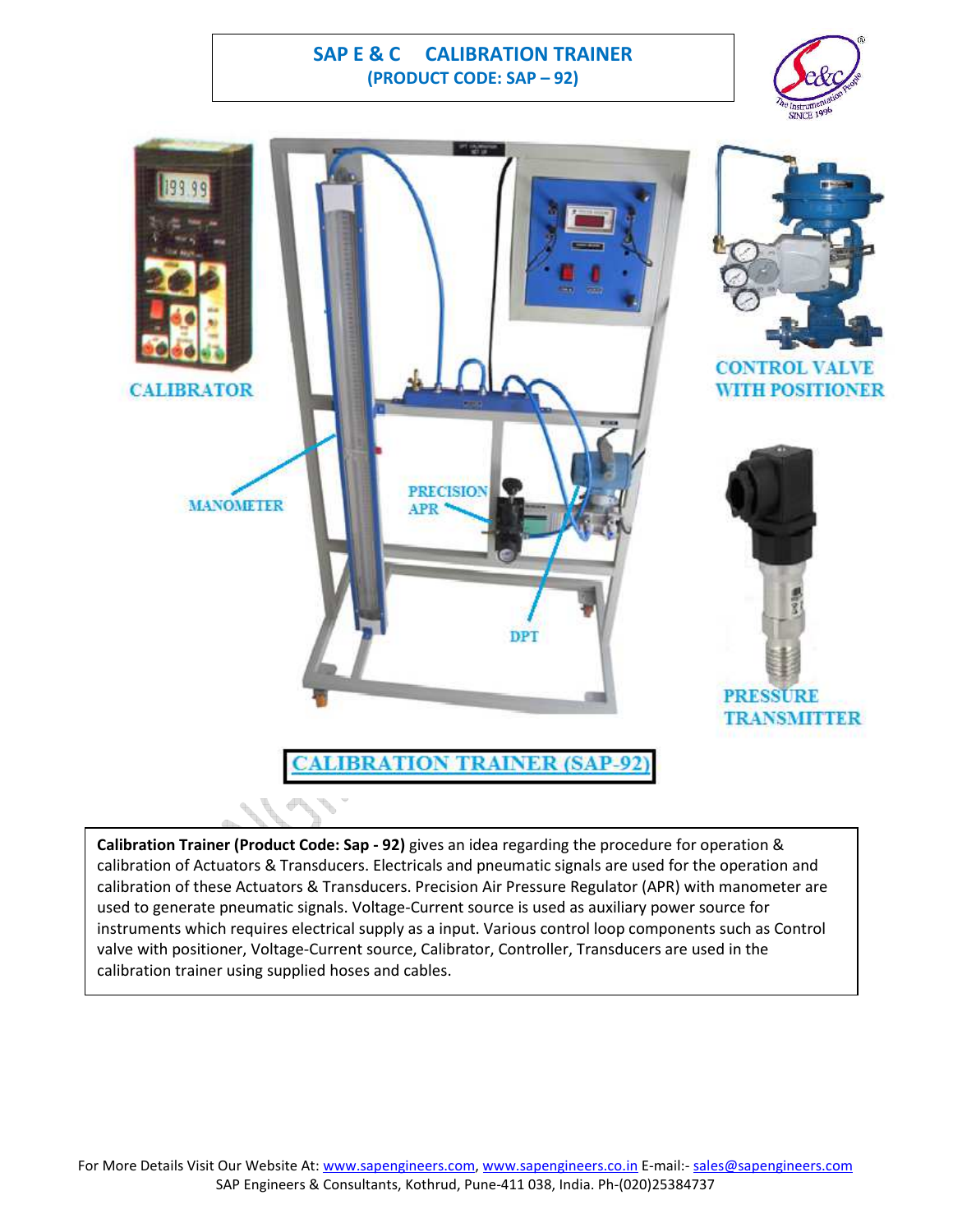# **SAP E & C CALIBRATION TRAINER (PRODUCT CODE: SAP – 92)**



## **Technical Specification**: -

| No.                     | <b>Item Name</b>               | <b>Technical Specifications</b>                                                                                                                                                                                                                      |
|-------------------------|--------------------------------|------------------------------------------------------------------------------------------------------------------------------------------------------------------------------------------------------------------------------------------------------|
| $\mathbf{1}$            | Controller                     | With Serial PC Interface (ASCII Protocol) USB / Ethernet / RS 485 / RS 232,<br>Cut Out Size: 92mm×92mm×144mm, Input: 4-20 mA, Output: 4-20 mA,<br>Display: Dual for PV & SP, Bar graph display for<br>Output & deviation, Hi-Low Alarm annunciation. |
| $\overline{2}$          | <b>Differential Pressure</b>   | Input: 0-4000 mm of WC, Output: 4-20 mA,                                                                                                                                                                                                             |
|                         | Transmitter                    | Power supply: 24 V DC, 30 mA.                                                                                                                                                                                                                        |
| 3                       | U-Tube Manometer               | Range: 0-1000 mm of WC, Glass tube type                                                                                                                                                                                                              |
| 4                       | <b>Precision Air Pressure</b>  | 0-2.1 Kg/cm <sup>2</sup> With gauge, Vertical wall mounting type                                                                                                                                                                                     |
|                         | Regulator                      |                                                                                                                                                                                                                                                      |
| 5                       | <b>Pneumatic Control Valve</b> | Size: 1/2", Type: Two way Globe type (Air to Close), Cv: 5 US GPM, with                                                                                                                                                                              |
|                         | with Electro Pneumatic         | diaphragm actuator, equal % characteristics.                                                                                                                                                                                                         |
|                         | Positioner                     | Positioner I/P: 4-20mA & O/P: 3-15 psig.                                                                                                                                                                                                             |
| 6                       | Calibrator                     | Hand held portable source and sink for mV, mA, Resistance & Temperature.                                                                                                                                                                             |
|                         |                                | Battery as well as 230V AC operated, With fine and Coarse adjustment.                                                                                                                                                                                |
| $\overline{\mathbf{z}}$ | <b>Pressure Transmitter</b>    | Input: 0-2.5 Kg/cm <sup>2</sup> / 0-4 Kg/cm <sup>2</sup> , Output: 4-20 mA,                                                                                                                                                                          |
|                         |                                | Type: 2-wire Piezoresistive type, Supply: 24 V DC, 50 mA, Mounting: Top                                                                                                                                                                              |
|                         |                                | 1/8 BSP connection                                                                                                                                                                                                                                   |
| 8                       | <b>Process Indicator</b>       | Input: 4-20 mA, 3 1/2 digit display, 230 V AC operated                                                                                                                                                                                               |
|                         |                                |                                                                                                                                                                                                                                                      |
| 9                       | <b>Voltage-Current Source</b>  | Input: 230 V AC Supply,                                                                                                                                                                                                                              |
|                         |                                | Output: 0-10V & 4-20mA                                                                                                                                                                                                                               |
| 10                      | Air manifold                   | $\frac{1}{4}$ , 4/6 ways.                                                                                                                                                                                                                            |
| 11                      | Air Compressor                 | Tank capacity: 25 Liters, Discharge: 2 CFM                                                                                                                                                                                                           |
|                         | (Optional)                     | Motor: 1 H.P. 230 V AC Operated, Working pressure: 5-6 kg/cm <sup>2</sup>                                                                                                                                                                            |

#### **Features-**

- ❖ Compact Ergonomic Design.
- User Friendly, Self Explanatory Systems.
- ❖ Robust Construction.
- ◆ MS Powder coated movable vertical Frame.
- Training Manual for Operation Ease.
- ❖ Caster wheel mounted movable frame

### **Range of Experiments-**

- \* To study the Calibration of Differential Pressure Transmitter
- $\div$  To study the Calibration of Manometer
	- To study the Calibration of Pressure Transmitter
	- \* To study the Operation & inherent characteristics of Pneumatic Control Valve
	- To study the Operation of Electro Pneumatic Positioner
	- To study the Operation of Universal Calibrator
	- To study the Operation of Controller
	- To study the Operation of different signals: 1) Pneumatic Signal, 2) Electrical Signal.
	- To study of inter connection of control loop components